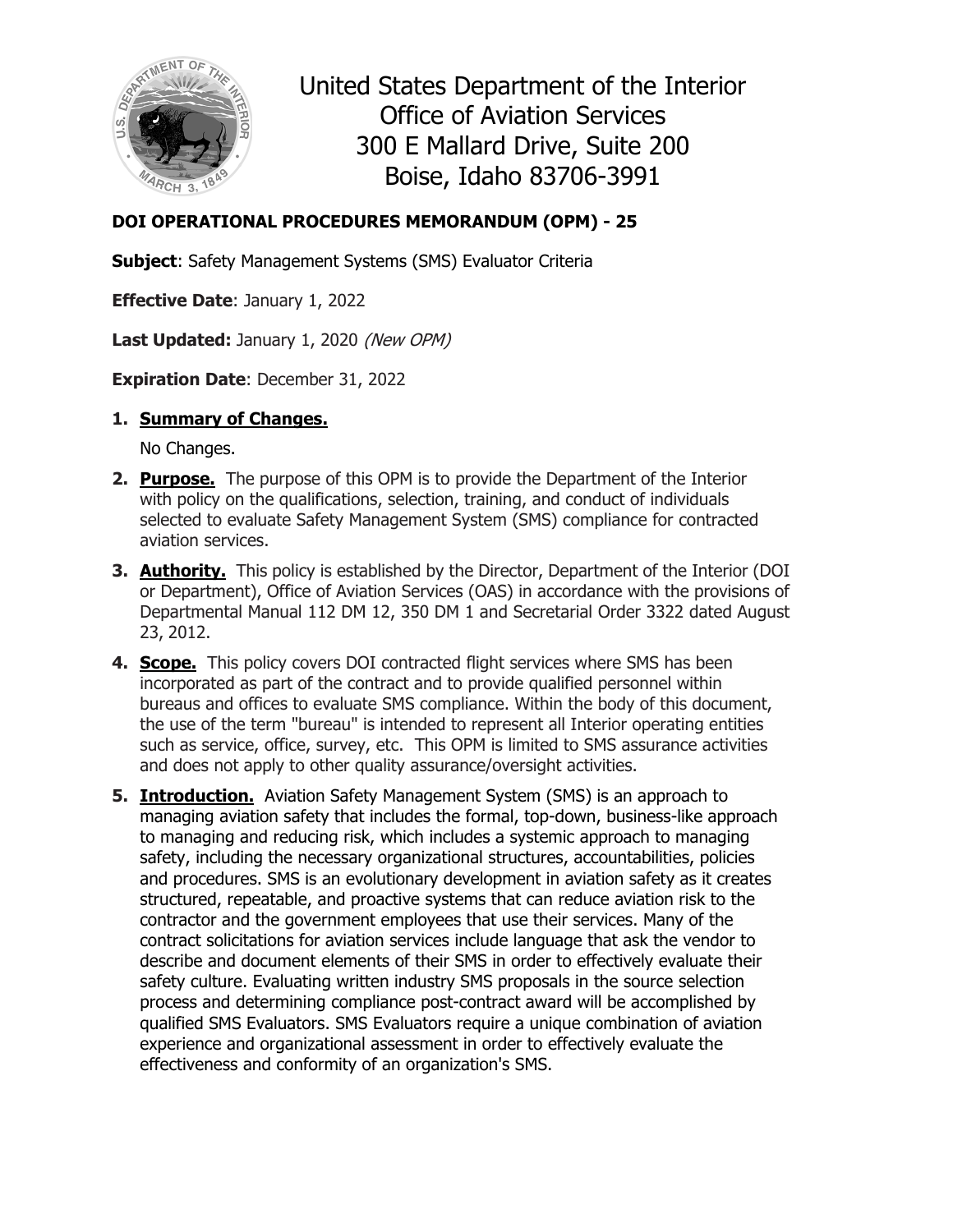# **6. Policy.**

A. Bureau personnel nominated for the role of SMS Evaluator require an endorsement from their respective National Aviation Manager. Such endorsement should be based on aviation knowledge, experience, and personal suitability. Specific areas of experience should include aviation operations or maintenance and possess a working knowledge of aviation SMS and related protocols.

# **7. Roles and Responsibilities.**

- A. OAS Chief of Aviation Safety, Training, Program Evaluation, and Quality Management:
	- 1) Will review and approve SMS Evaluator nominees.
	- 2) Maintain a list of recognized SMS accrediting entities and approved SMS training courses.
	- 3) Review select field SMS evaluation results and forward to the Contracting Officer for inclusion into CPARs.
	- 4) Revoke SMS Evaluator designations for lack of currency or conduct.
- B. National Aviation Manager:
	- 1) Nominate bureau personnel to serve as a Bureau SMS Evaluator.
	- 2) Revoke SMS Evaluator designations for currency or conduct.
	- 3) Notify the OAS Chief of Aviation Safety, Training, Program Evaluation, and Quality Management of any revocations or related issues.
- C. Bureau SMS Evaluator Nominees:
	- 1) SMS Evaluator nominees will attend an OAS approved SMS auditor training course.
	- 2) Will complete an SMS evaluation with a qualified SMS Evaluator who will act as the lead Evaluator prior to obtaining the SMS Evaluator designation.
- D. Bureau SMS Evaluators
	- 1) Once designated, each evaluator will complete at least one field SMS evaluation per 36 months to maintain currency. Evaluators who fail to maintain currency can requalify after completing a field SMS evaluation with a current SMS Evaluator.
	- 2) Coordinate with other inspection teams to reduce redundancy and concurrent inspections in the interest of minimizing the burden to contractors/impact on operations.
	- 3) Send results to the OAS SMS Coordinator.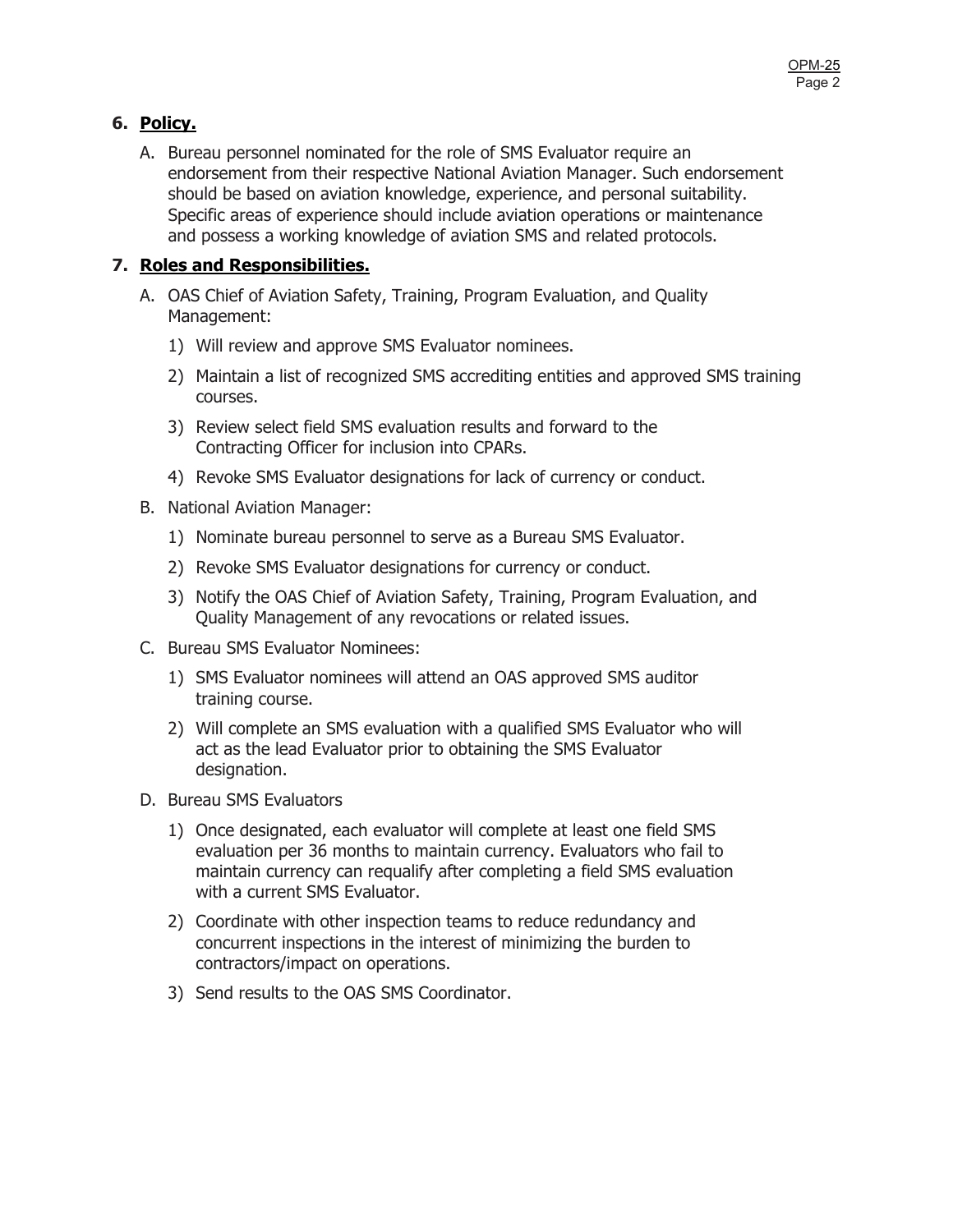

Digitally signed by MARK BATHRICK Date: 2021.11.18 10:13:36 -05'00'

Mark L. Bathrick Director, Office of Aviation Services

Attachments: Appendix 1: Definitions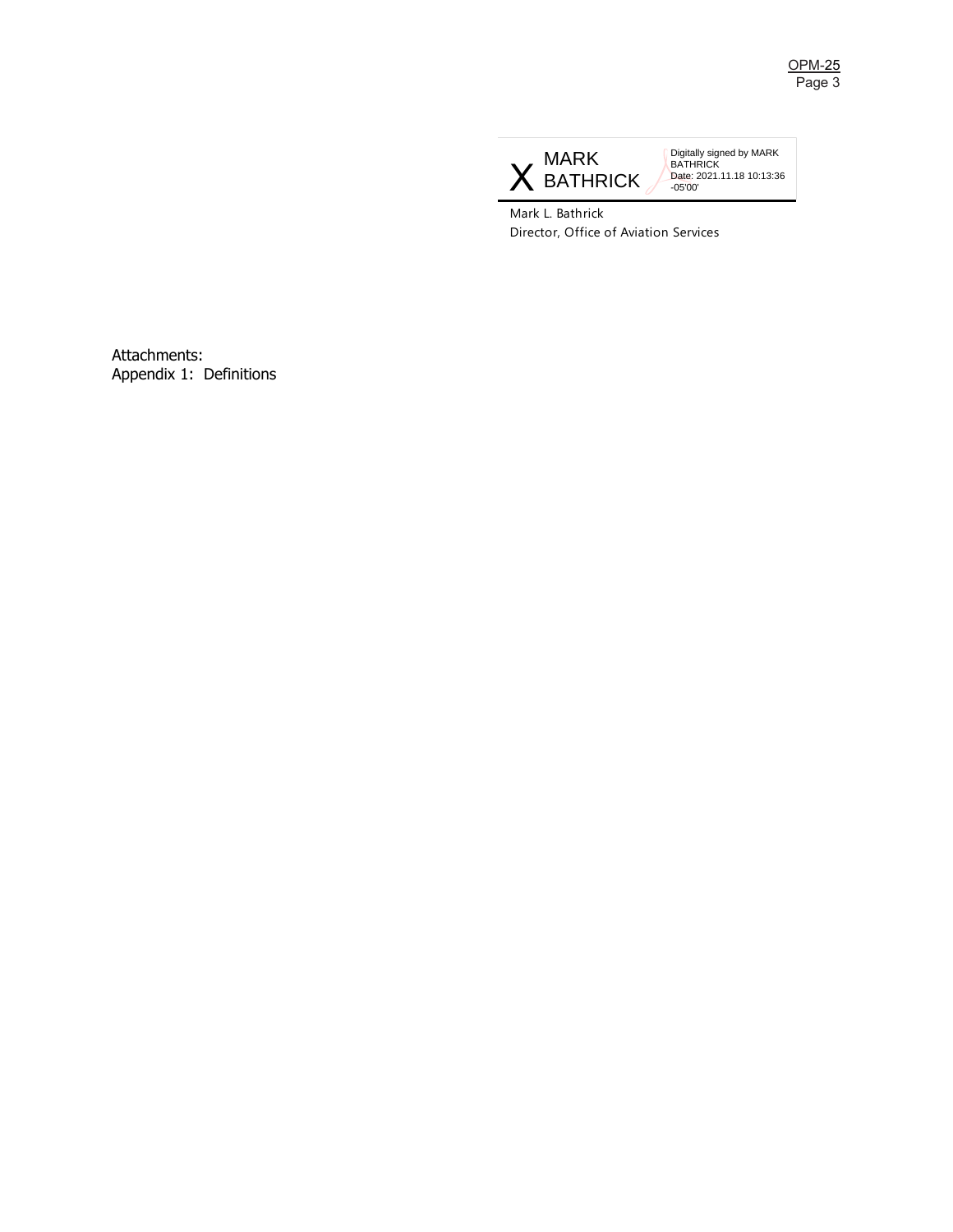# **Definitions:**

The following definitions are provided to facilitate a common terminology used by the SMS Evaluators and vendors.

# **Acceptable Level of Risk**

The risk tolerance or safety expectations of an operator and the government customers or an agency involved in safety oversight.

# **Accident**

An occurrence associated with the operation of an aircraft that takes place between the time any person boards the aircraft with the intention of flight, and all such persons have disembarked, and in which any person suffers death or serious injury, or in which the aircraft receives substantial damage [Title 49 of the Code of Federal Regulations (49 CFR) § 830.2, Definitions]

# **Accountabilities**

The sum of duties and responsibilities assigned to personnel.

# **Analysis**

The conversion of data into information to identify measures that predict safety-related problems to allow risk management decision making, by the identification of trends, deficiencies and root causes. This involves the processes of identifying a question or issue to be addressed, modeling the issue, investigating model results, interpreting the results, and possibly making a recommendation. Analysis typically involves using scientific or mathematical methods for evaluation.

#### **Assessment**

The process of measuring or judging the value or level of something.

#### **Audit** (synonymous with evaluation)

Scheduled reviews and verifications that evaluate whether an organization has complied with policy, standards, and/or contract requirements.

# **Authority**

Who can direct, control, or change the process as well as who can make key decisions such as risk acceptance.

# **Competency**

An observable, measurable set (pattern) of skills, knowledge abilities, behaviors, and other characteristics required of an individual to perform work roles of occupational functions successfully. Competencies are typically required at different levels of proficiency, depending on the work roles or occupational function. Competencies can help ensure that individual and team performances align with the organization's mission and strategic direction.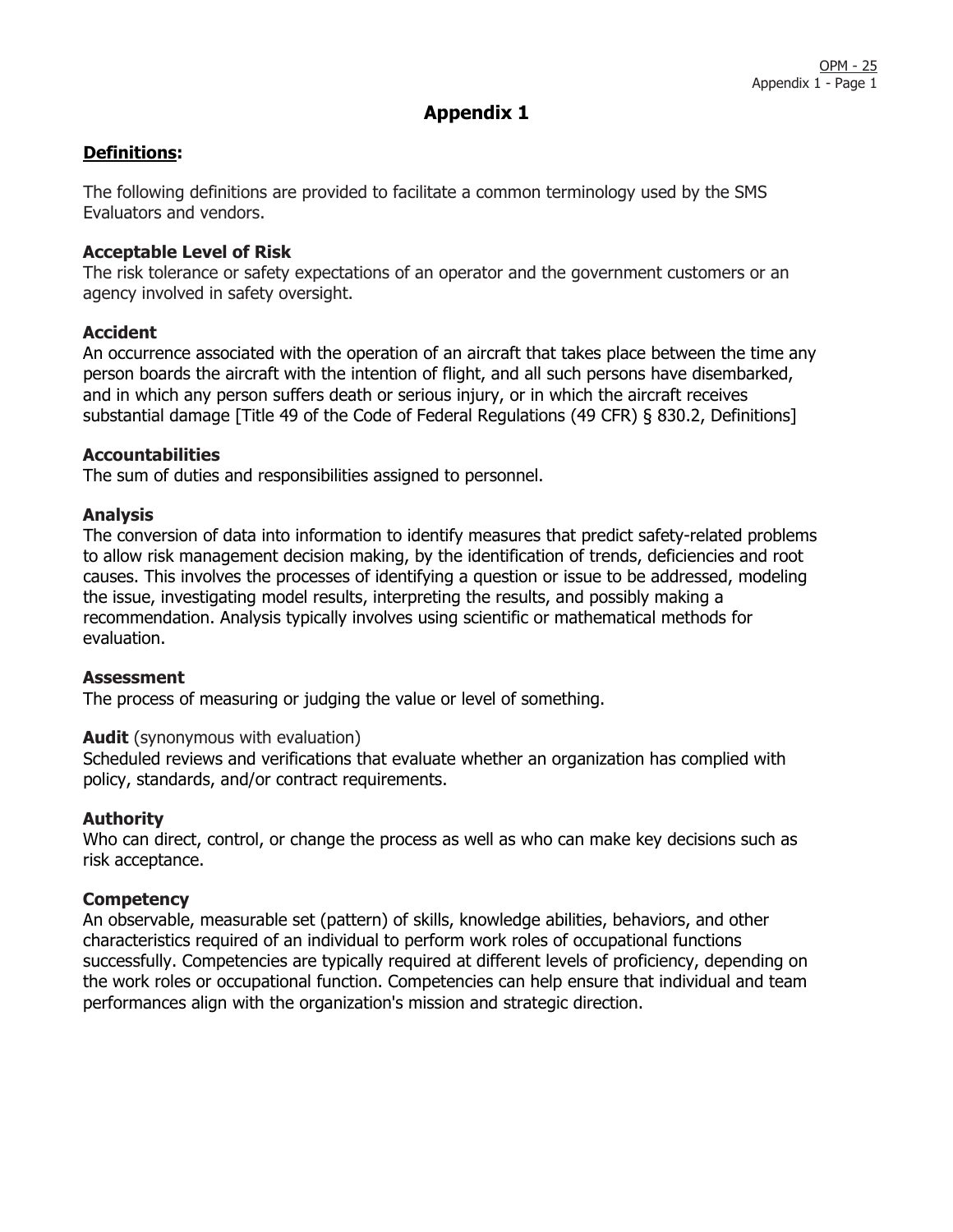# **Definitions:**

# **Conformity**

Fulfilling or complying with a requirement (refer to ISO 9001-2000); this includes, but is not limited to, complying with Federal Aviation Administration (FAA) regulations. It also includes complying with company requirements, requirements of operator developed risk controls, or operator policies and procedures.

# **Continuous Monitoring**

Uninterrupted (constant) watchfulness (checks, audits, etc.) over a system.

# **Controls**

Controls are elements of the system, including hardware, software, special procedures, or procedural steps, and supervisory practices designed to keep processes on-track to achieve their intended results. Organizational process controls are typically defined in terms of special procedures, supervisory and management practices, and processes. Many controls are inherent features of the FAA SMS Framework. Practices such as continuous monitoring, internal audits, internal evaluations, and management reviews [all parts of the Safety Assurance (SA) component] are identified as controls within the design expectations. Additionally, other practices such as documentation, process reviews, and data tracking are identified as controls within specific elements and processes.

# **Corrective Action**

Action to eliminate, or mitigate, the cause or to reduce the effects of a detected nonconformity or other undesirable situation.

# **Culture**

The values, beliefs, and behaviors of the group.

#### **Documentation**

Information or meaningful data and its supporting medium (e.g. paper, electronic, etc.). In this context, documentation is different from records, because documentation is the written description of policies, processes, procedures, objectives, requirements, authorities, responsibilities, or work instructions. By contrast, records are the evidence of results achieved, or activities performed.

# **Function**

A function consists of specific or discreet actions required by a system to achieve an objective (e.g. an operation that a system must perform in order to accomplish its mission, such as a maintenance action required to restore a system to operation). Such actions may be accomplished using equipment, personnel, facilities, firmware, software, or a combination thereof. In a broader sense, the term function refers to what is expected to be incorporated into each system rather than how the system accomplishes its objective. This makes for a more performance-based system and allows for a broad range of techniques to be used to accomplish the performance objectives. This, in turn, maximizes scalability while preserving standardization of results across the aviation organization communities.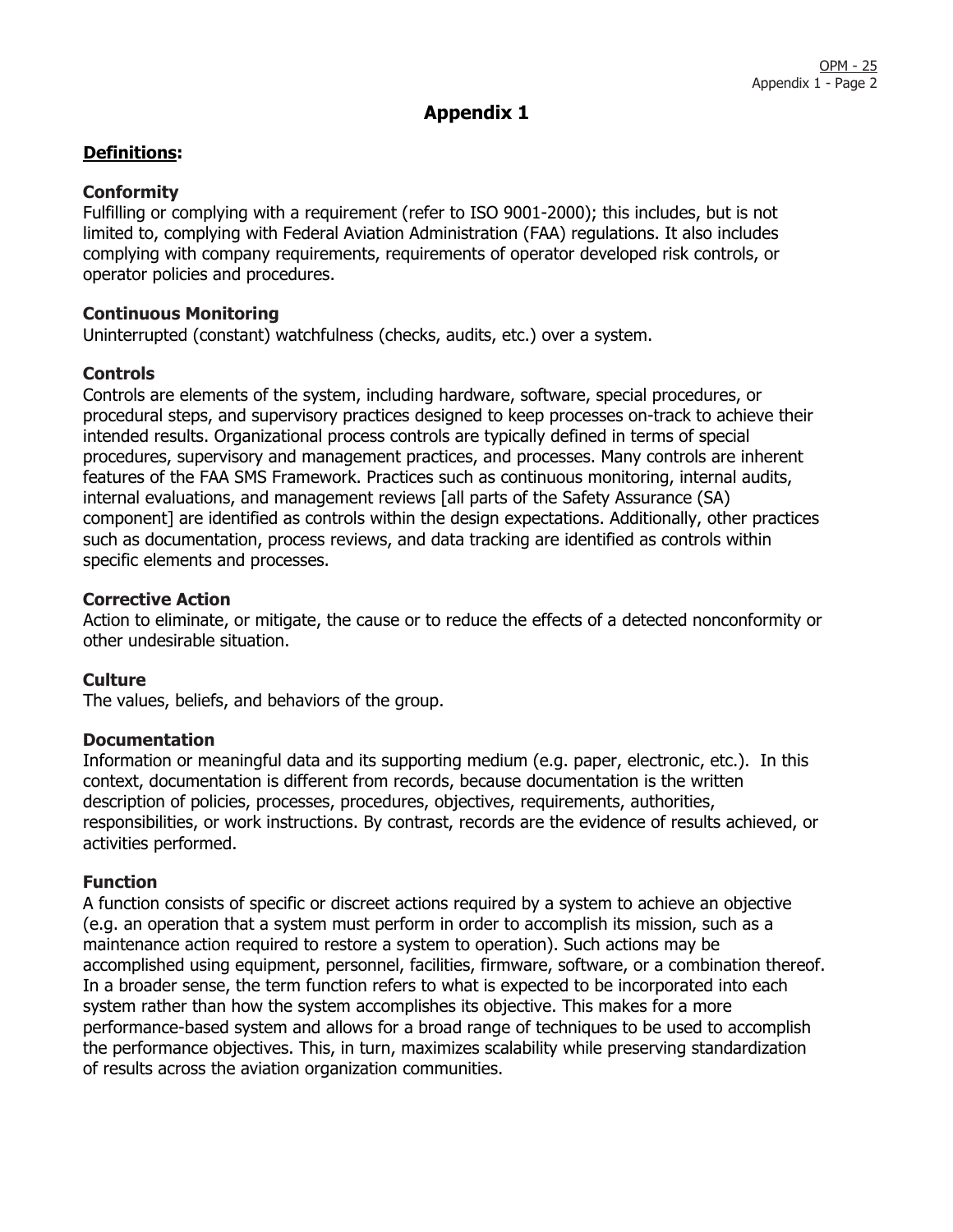# **Definitions:**

# **Hazard**

Any existing or potential condition that can lead to injury, illness, or death; damage to or loss of a system, equipment, or property; or damage to the environment (environmental issues are not within the scope of the SMS). A hazard is a condition that might cause (is a prerequisite to) an accident or incident.

# **Incident**

An occurrence other than an accident, associated with the operation of an aircraft, which affects or could affect the safety of operations (49 CFR § 830.2, Definitions).

# **Lapse**

A failure of memory, such as when we either forget what we had planned to do or omit an item in a planned sequence of actions.

# **Lessons Learned**

Knowledge or understanding gained by experience, which may be positive, such as a successful test or mission or negative, such as a mishap or failure. Lessons learned should be developed from information obtained from inside and outside of the organization and/or industry.

# **Likelihood**

The estimated probability or frequency, in quantitative or qualitative terms, of an occurrence related to the hazard.

# **Mitigation**

The measures taken to remove a hazard, or to reduce the likelihood or severity of a risk.

# **Objective**

The desired state or performance target of a process. Usually it is the final state of a process and contains the results and outputs used to obtain the desired state or performance target.

#### **Outputs**

The product or end-result of an SMS process, which can be recorded, monitored, measured, and analyzed. Outputs are the minimum expectation for the product of each process area and the input for the next process area in succession. Each of the outputs of a process should have a method of measurement specified by the organization. Measures need not be quantitative where this is not practical however, some method of providing objective evidence of the attainment of the expected output is necessary.

#### **Preventive Action**

Preemptive action to eliminate or mitigate the potential cause or reduce the future effects of an identified or anticipated nonconformity or another undesirable situation.

# **Procedure**

Specified ways to carry out operational activities that translate the "what" (objectives) into "how" (practical activities).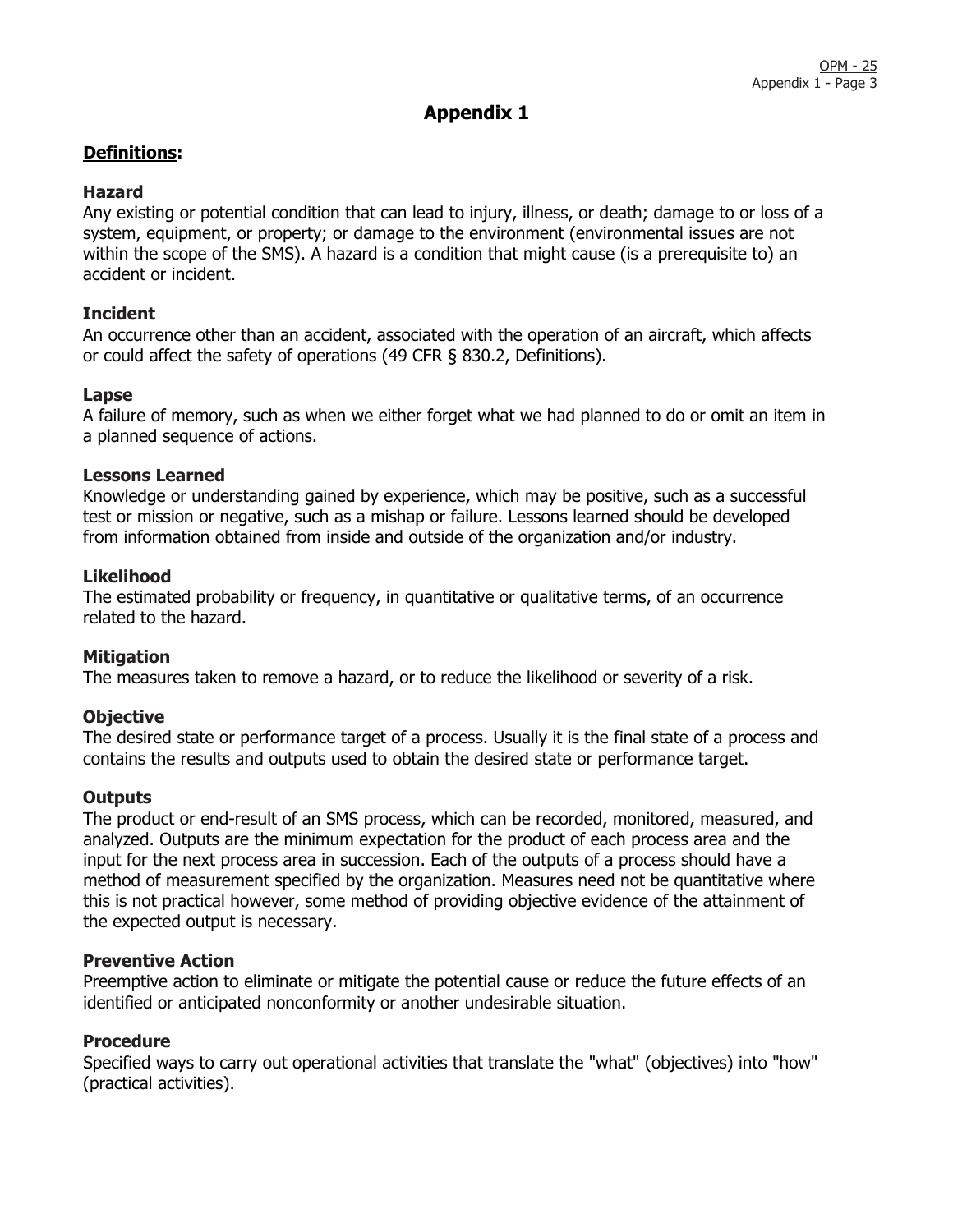# **Definitions:**

# **Process Measures**

Ways to provide feedback to responsible parties that require actions are taking place, required outputs are being produced, and expected outcomes are being achieved. A basic principle of Safety Assurance is that fundamental processes be measured so that management decisions can be data driven.

# **Process**

A set of interrelated or interacting activities that transform inputs into outputs.

# **Records**

Evidence results have been achieved or activities performed (also see "documentation" above).

# **Residual Safety Risk**

The safety risk that exists after mitigation has been accomplished or all controls have been implemented or exhausted and verified. Only verified controls can be used for assessing residual safety risk.

# **Responsibility**

Who is accountable for management and overall quality of the process (planning, organizing, directing, controlling) and its ultimate accomplishment.

#### **Risk**

The composite of predicted severity (how bad) and the likelihood (how probable) of the potential effect of a hazard in its worst credible (reasonable or believable) system state. The terms "risk" and "safety risk" are interchangeable for the purposes of this document.

# **Risk Control**

Steps taken to eliminate (remove) hazards or to mitigate (lessen) their effects by reducing the severity and/or likelihood of risk associated with those hazards.

#### **Safety**

The state in which the risk to harm persons, or damage to property, is reduced to and maintained at or below an acceptable level, through a continuing process of hazard identification and risk management.

# **Safety Assurance (SA)**

A formal management process within the SMS that systematically provides confidence that an organization's products/services meet or exceed safety requirements.

# **Safety Culture**

The product of individual and group values, attitudes, competencies, and patterns of behavior that determine the commitment to, and the style and proficiency of the organization's management of safety. Organizations with a positive safety culture are characterized by communications founded on mutual trust, by shared perceptions of the importance of safety, and by confidence in the efficacy of preventive measures.